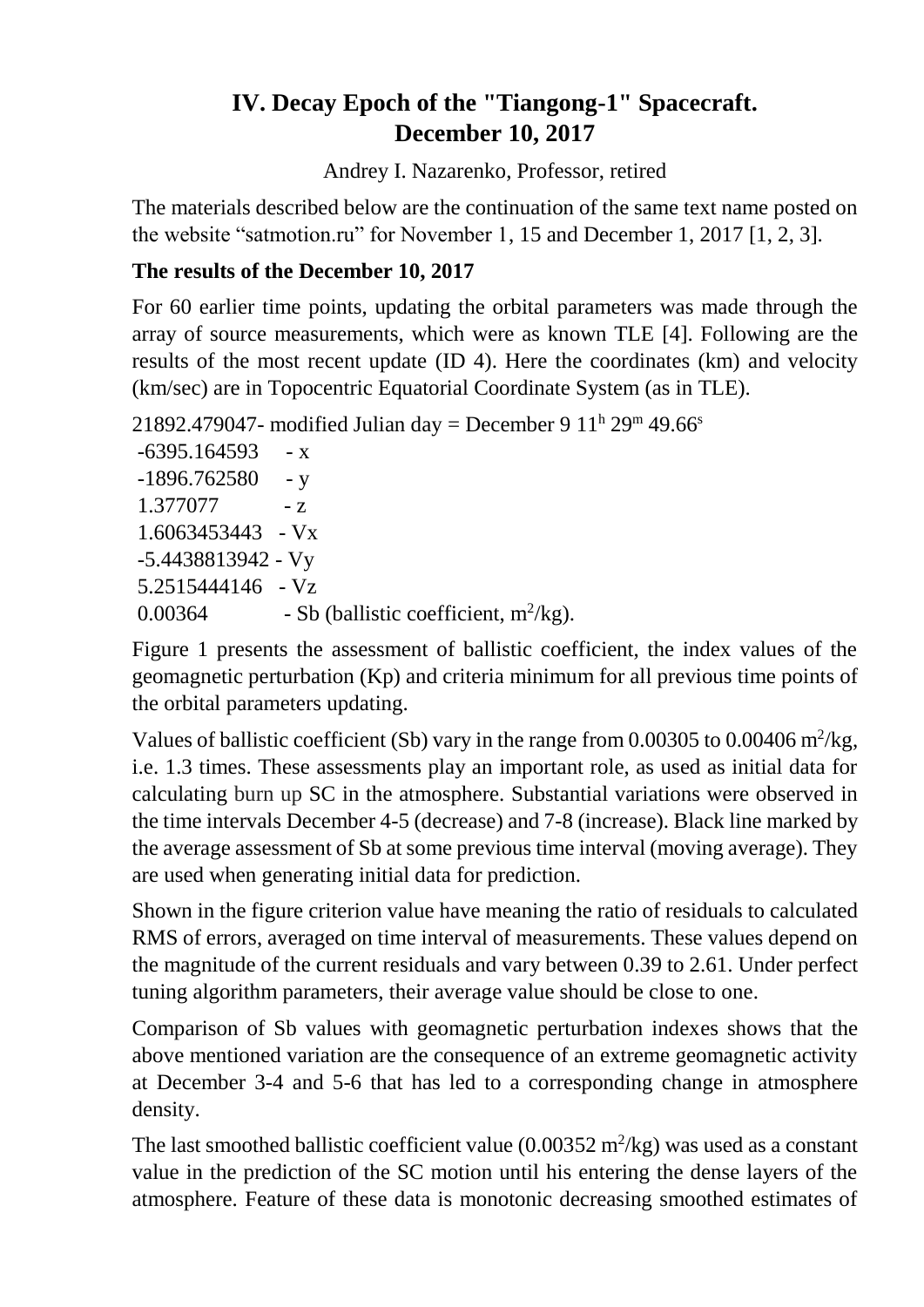Sb values (15%). This is due to the low level of solar and geomagnetic activity over the 10-day interval until 5 December.



Criterion values (quadratic forms) are of important significance for checking the orbit determination. It is visible from figure that the maximum value are reached at instant of time when ballistic coefficient values are changes significant, i.e., at instant of significant unpredictable changes of atmospheric density. In these instants the consistency of measurements with the computational motion model deteriorates, which leads to an increase in residuals. The criterion value, averaged according to figure data, equals 1.19, that acceptable manner consistent with ideal value (1.0).<br> $\frac{320}{\text{Atitulge, km}}$ 



Figure 2. Altitude values as time goes on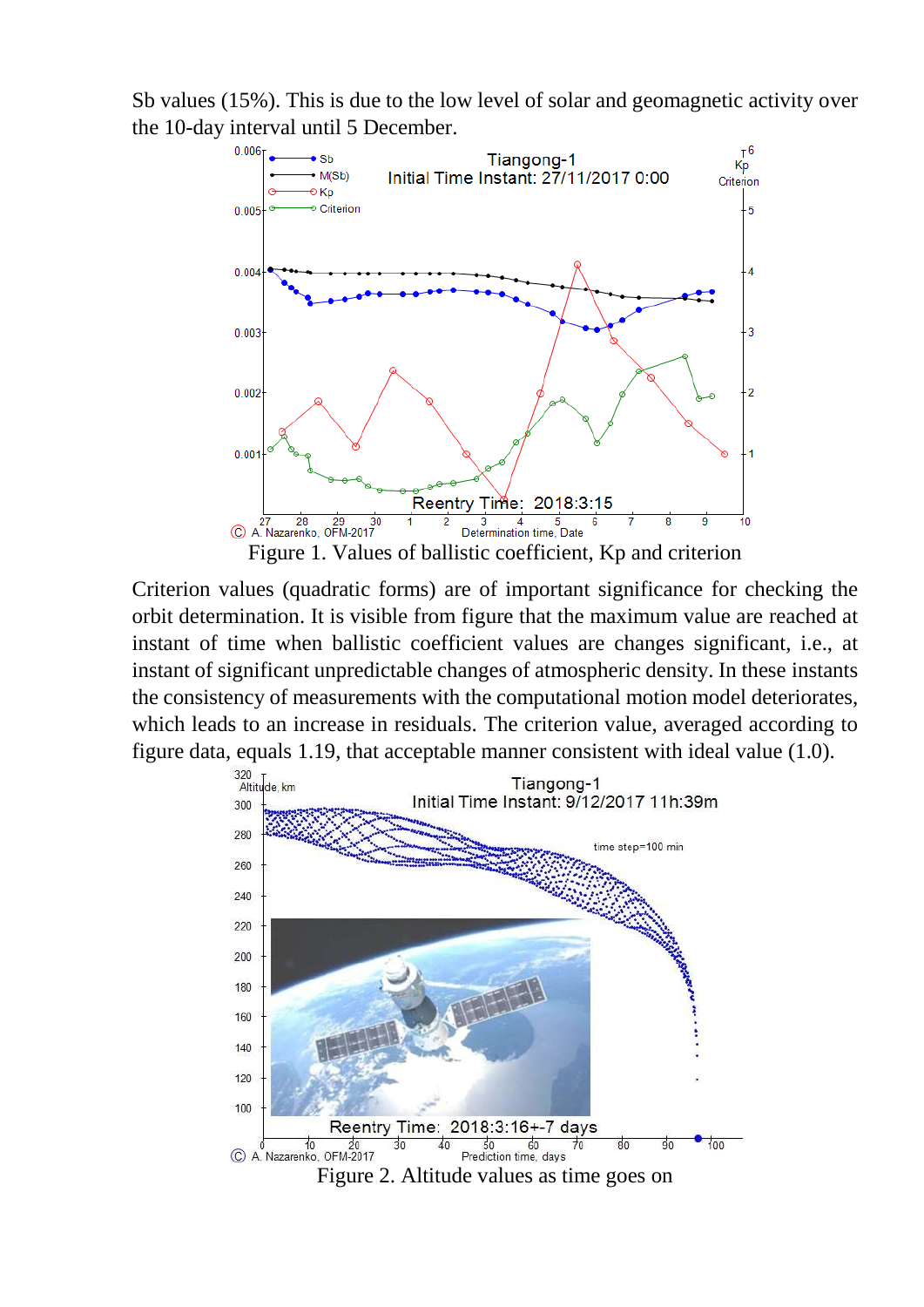Relevant prediction results by the above initial data (ID 4) are shown in figure 2. When this scatter plot is prepared, the time step of 100 minutes was used. That is why the figure has a peculiar appearance.

#### **Reentry Information.**

**Tianging-1 is predicted to reenter in 2018, March 16 ±7 days.**

## **Recent publication**

a) Tiangong-1 Altitude Prediction. This prediction was performed by The Aerospace Corporation on 2017 December 8.



Altitude Over Past Year & Future Prediction

### **Tiangong-1 is predicted to reenter in mid-March 2018 ± 3 weeks.**

b)<http://www.satflare.com/home.asp><br>TIANGONG 1 DECAY PREDICTIONS